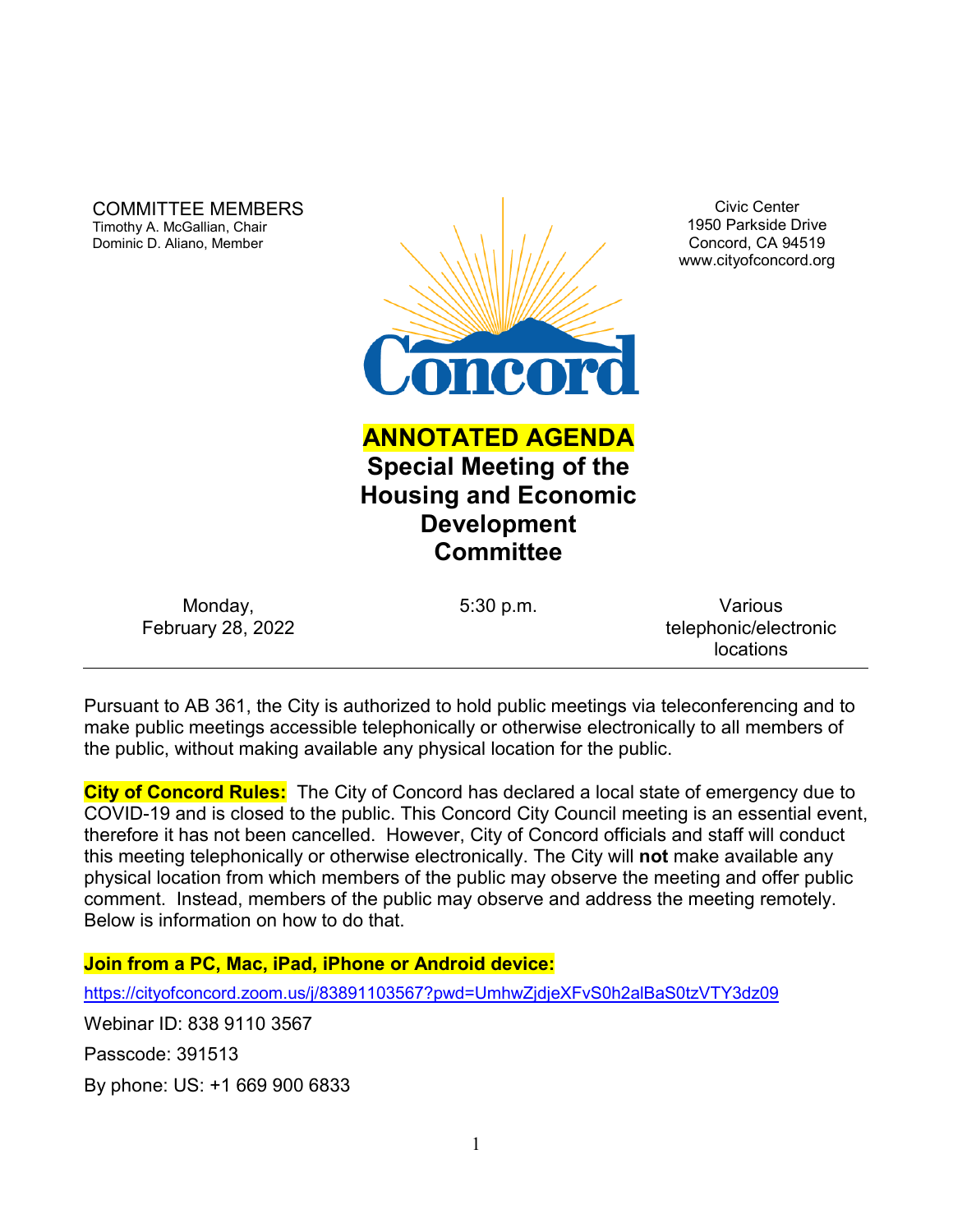**Under California law, public comments at special meetings are limited to subjects on the agenda only. Therefore, public comment will only be taken prior to consideration of Agenda Item No. 2.a.**

## **How to Submit Public Comments:**

Written: All comments received **before 3:00 pm the day of the meeting** will be posted on the City's website as "Correspondence" under the relevant agenda item and provided to the Committee members prior to the meeting. Please email your comments to [cityclerk@cityofconcord.org.](mailto:cityclerk@cityofconcord.org)

• Please identify the agenda item number and letter.

# To Participate in Public Comment During the Meeting:

Live Remote Public Comments: Members of the public may submit a live remote public comment via Zoom video conferencing. Download the Zoom mobile app from the Apple Appstore or Google Play. If you are using a desktop computer, you can test your connection to Zoom by clicking [here.](https://www.zoom.us/join) Zoom also allows you to join the meeting by phone.

- Join the meeting at any point, but be sure you are in the meeting prior to the City Council consideration of the item on which you would like to provide comments.
- From a PC, Mac, iPad, iPhone or Android:

<https://cityofconcord.zoom.us/j/83891103567?pwd=UmhwZjdjeXFvS0h2alBaS0tzVTY3dz09>

- o Webinar ID: 838 9110 3567
- o Passcode: 391513
- $\circ$  By phone: US: +1 669 900 6833
- Speakers will be asked to provide their name and city of residence, although providing this is not required for participation.
- Each speaker will be afforded up to 3 minutes to speak.
- Speakers will be muted until their opportunity to provide public comment.
- When the Chair opens a public comment period on the item on which you would like to comment, please use the "raise hand" feature (or press \*9 if connecting via telephone) which will alert staff that you have a comment to provide.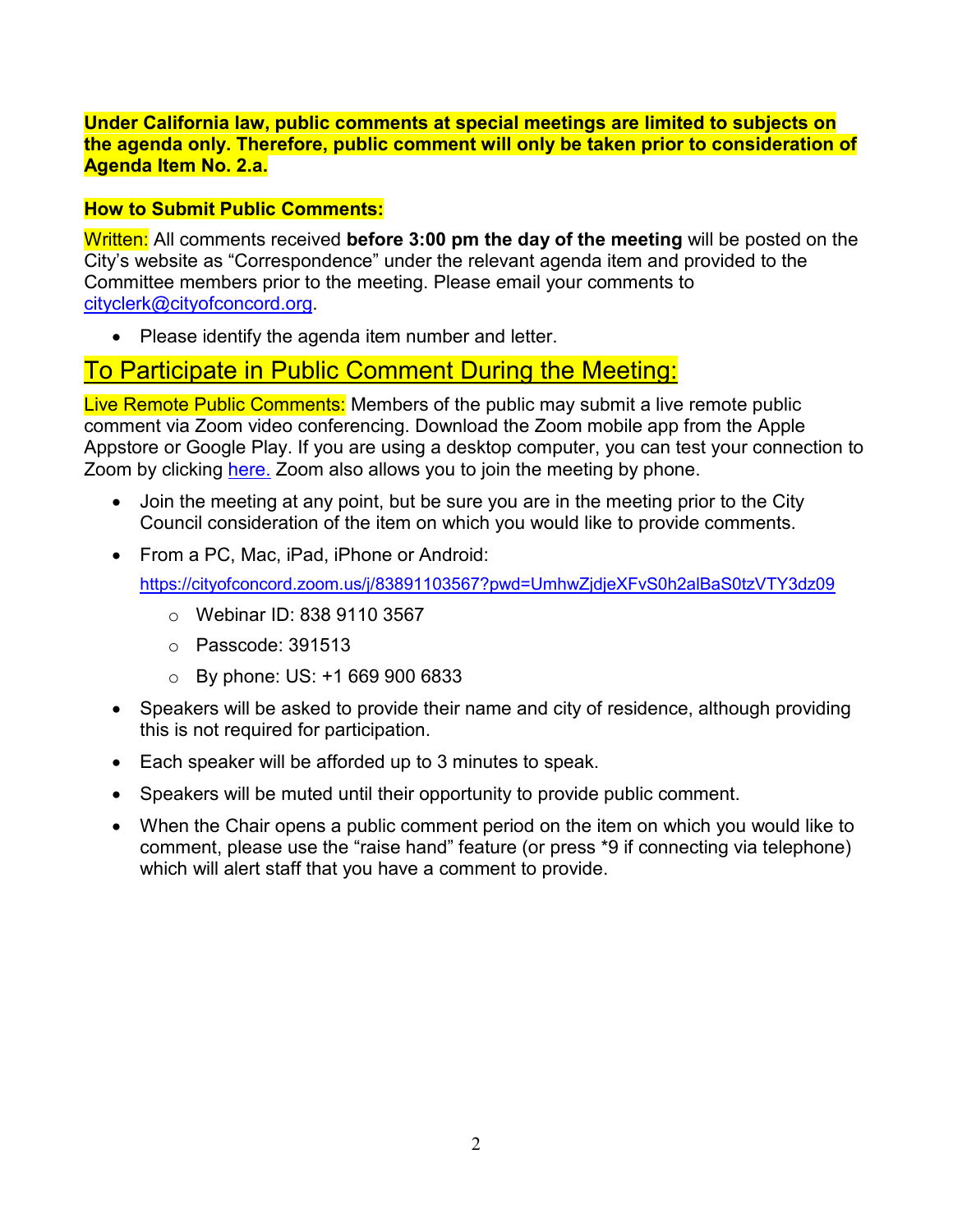# **Meeting of the Housing and Economic Development Committee**

## **1. ROLL CALL** – all present.

### **2. REPORTS**

The public is entitled to address the Committee on items appearing on the agenda before or during the Committee's consideration of that item. Each speaker will be limited to approximately three minutes. Please see "How to Submit Public Comments" above.

a. Considering and providing input on an overview of the project team's preliminary analysis regarding: (1) continuation of current Housing Element policies and programs into the new Housing Element; (2) assessment of housing needs for the new Housing Element planning period (2023-2031); and (3) assessment of fair housing issues. Report by Aaron Sage, Principal Planner, and Dudek, consultants to City.

ACTION: The Committee received a report from Aaron Sage, Principal Planner, and Dudek, consultants to City. Following the report, the Committee received public testimony from 9 public speakers. Major themes of public comment included the need to consider all available data on displacement issues and loss of affordable housing, including public testimony over the past several years, and the need for the fair housing analysis to be presented early in the Housing Element Update process. After public comment, Committee members requested that the project team consider all available data on displacement issues, bring forward potential anti-displacement policies as soon as possible, and address potential opportunities for increased home ownership.

#### **3. ADJOURNMENT** – 6:52 p.m.

#### **NOTICE TO THE PUBLIC**

*There is a 90-day limit for the filing of a challenge in the Superior Court to certain City administrative decisions and orders which require a hearing by law, the receipt of evidence, and the exercise of discretion. The 90-day limit begins on the date the decision is final (Code of Civil Procedure §1094.6). Further, if you challenge an action taken by the City Council in court, you may be limited by California law to raising only those issues you or someone else raised in the hearing or in a written correspondence delivered to the City Council prior to or at the hearing.*

*In accordance with the Americans with Disabilities Act and California Law, it is the policy of the City of Concord to offer its public programs, services and meetings in a manner that is readily accessible to everyone, including those with disabilities. If you are disabled and require a copy of a public hearing notice, or an agenda and/or agenda packet in an appropriate alternative format; or if you require other accommodation, please contact the ADA Coordinator Tianjun Cao at (925) 671-3243 or [Tianjun.cao@cityofconcord.org,](mailto:Tianjun.cao@cityofconcord.org) at least 24 hours in advance of the meeting. Advance notification within this guideline will enable the City to make reasonable arrangements to ensure accessibility.*